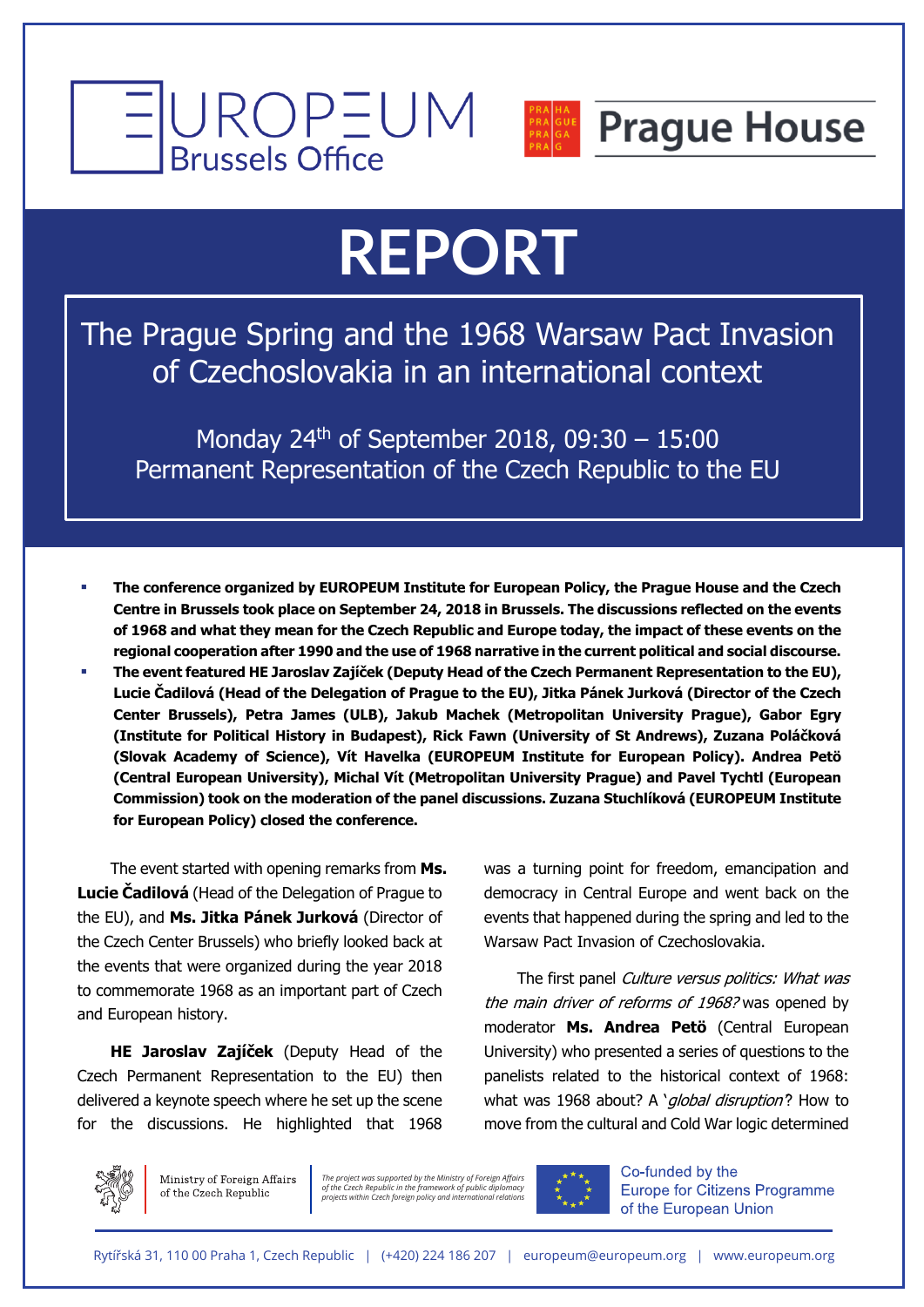



#### **Prague House**

definition to understanding Revolt? **Ms. Petra James**  (ULB) drew on a quote from French-Bulgarian philosopher Julia Kristeva to talk about the fact that there is a difference in the way 1968 events were perceived at the time and the way they are perceived now. For Ms. James, the idea of a 'violent desire to rake of the norms' as described by Kristeva is the most important uniting fact between the East and the West at the time. For instance, Ms. James said that there were similar revendications and preoccupations within the students who were active in the 1968 movement in France. Later, **Mr. Jakub Machek**  (Metropolitan University Prague) said there were a request for Western Culture at the time: western design, movies, music… However today the idea of Central Europe is now coming back to the Czech Republic, with a common historical heritage (deriving from being invaded) and a certain political feeling of protest against the West, with distrust towards the elites. The panelists then discussed the role of tradition of protest in Central Europe, the issue of consumerism (was 1968 about better consumption?) and the *role of emotion* in the narrative of 1968 events. Ms. James noted that the *strategy of* emotional narrative was the most used at that time by human right's movements in a context of an important competition to gain attention of the media and a large public support.

To conclude the first panel, the speakers discussed the role of women in Czechoslovakia during 1968, pointing out their absence. Women were only present as symbolic figures but are not part of the current historical and popular figures. Questions from the audience addressed the role of the media at that

time, the popular reminders and the economic perspective on the 1968 events.

Next to take the floor for the second panel How neighboring countries inspired Prague Spring and what was impact of their participation of invasion? were **Mr. Gabor Egry** (Institute for Political History in Budapest) and **Mr. Michal Vít** (Metropolitan University Prague). Both talked about the issue of creating a common identity and identification in Central Europe regarding the 1968 events. Mr. Egry, as an historian, stressed the importance of taking into account different regional perspectives as a crucial point within the issue of creating a common identity. Building on this remark, Mr. Vít indicated that the policy of repopulation of the borderland in Czechoslovakia has been executed without the stress on the identity of the inhabitants, as opposed to Poland, and that is a factor that lead to a deficit of understanding nationality. The substance of regional cooperation was one of the main points of the discussion.

The third round of discussions Western Europe and the influence of the 1968 events on regional and European cooperation after 1990? featured **Mr. Rick Fawn** (University of St Andrews), **Ms. Zuzana Poláčková** (Slovak Academy of Science) and **Mr. Vít Havelka** (EUROPEUM Institute for European Policy) and was moderated by **Mr. Pavel Tychtl** (European Commission).

Mr. Tychtl gave a short introduction on the complexity of the cooperation in the region and in Europe after 1990, sharing a story about him finding

Ministry of Foreign Affairs of the Czech Republic

*The project was supported by the Ministry of Foreign Affairs of the Czech Republic in the framework of public diplomacy projects within Czech foreign policy and international relations*



Co-funded by the **Europe for Citizens Programme** of the European Union